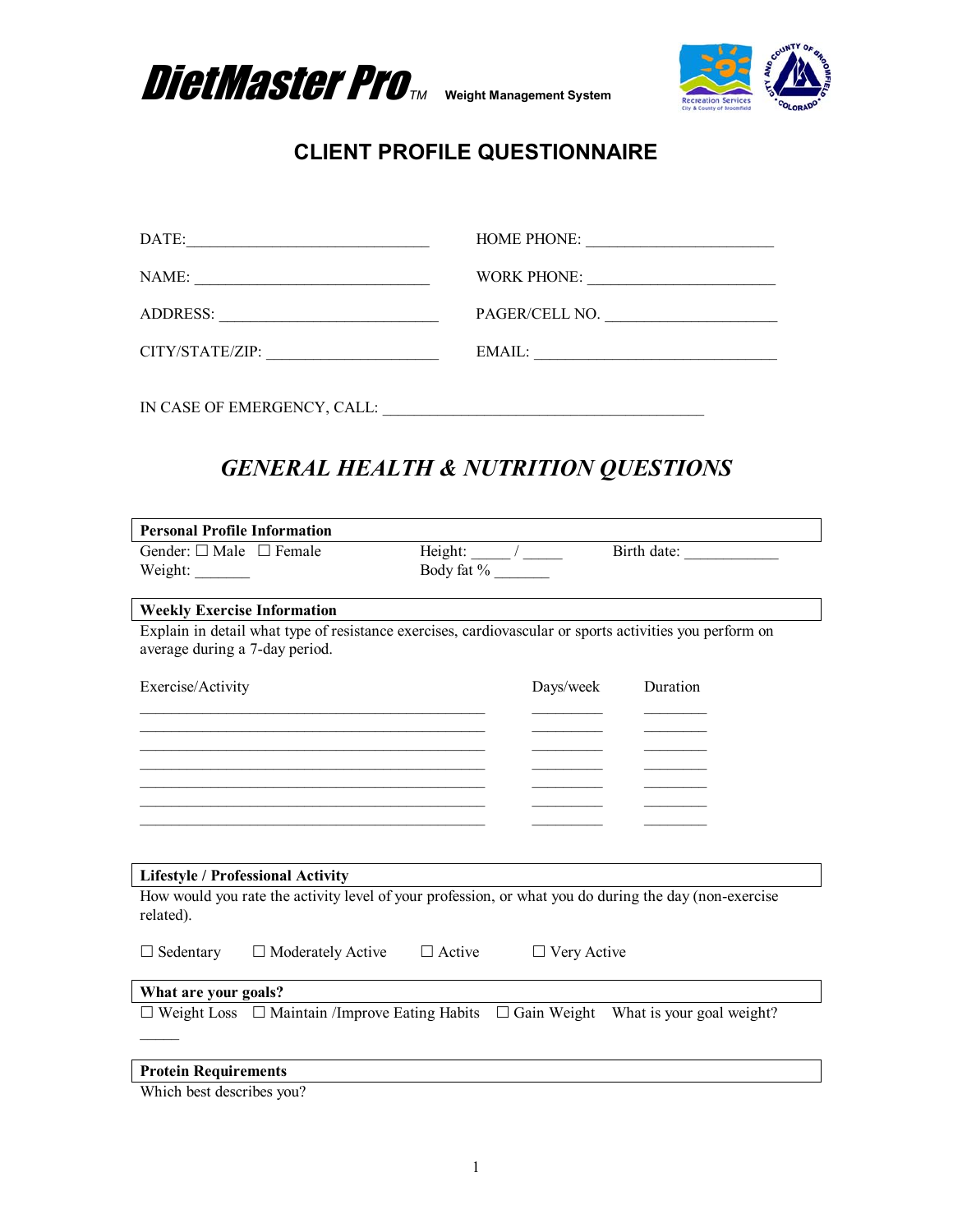



 $\Box$  sedentary adult  $\Box$  exercising adult  $\Box$  competitive athlete  $\Box$  growing teenage athlete  $\Box$  adult building muscle  $\Box$  athlete restricting calories

### **Body Type**

Which of the following statements best describes you?

- $\Box$  I can eat practically anything I want and I don not gain weight. I find it very hard to gain weight.
- $\Box$  I can lose or gain weight by adjusting my activity level and eating habits.

 $\Box$  I find it difficult to lose weight. I can gain weight easily and have to watch what I eat.

| <b>Health &amp; Medical Conditions</b>         |                       |                     |  |  |  |  |
|------------------------------------------------|-----------------------|---------------------|--|--|--|--|
| Check any that apply or describe any other(s). |                       |                     |  |  |  |  |
|                                                |                       |                     |  |  |  |  |
| $\Box$ heart disease                           | $\Box$ anemia         | $\Box$ hypoglycemia |  |  |  |  |
| $\Box$ liver disease                           | $\Box$ kidney disease | $\Box$ diabetes     |  |  |  |  |
| $\Box$ pancreatic disease                      | $\Box$ lactation      | $\Box$ hypertension |  |  |  |  |
| $\Box$ other                                   |                       |                     |  |  |  |  |

#### **Please list below everything you eat in one 24 hour period. Be sure to include snacks and beverages, including water. Also, show approximate amounts.**

| Food/Beverage: |
|----------------|
| Food/Beverage: |
| Food/Beverage: |
| Food/Beverage: |
| Food/Beverage: |
| Food/Beverage: |
| Food/Beverage: |
| Food/Beverage: |
| Food/Beverage: |
| Food/Beverage: |
|                |

#### **Make a list of your favorite foods.**

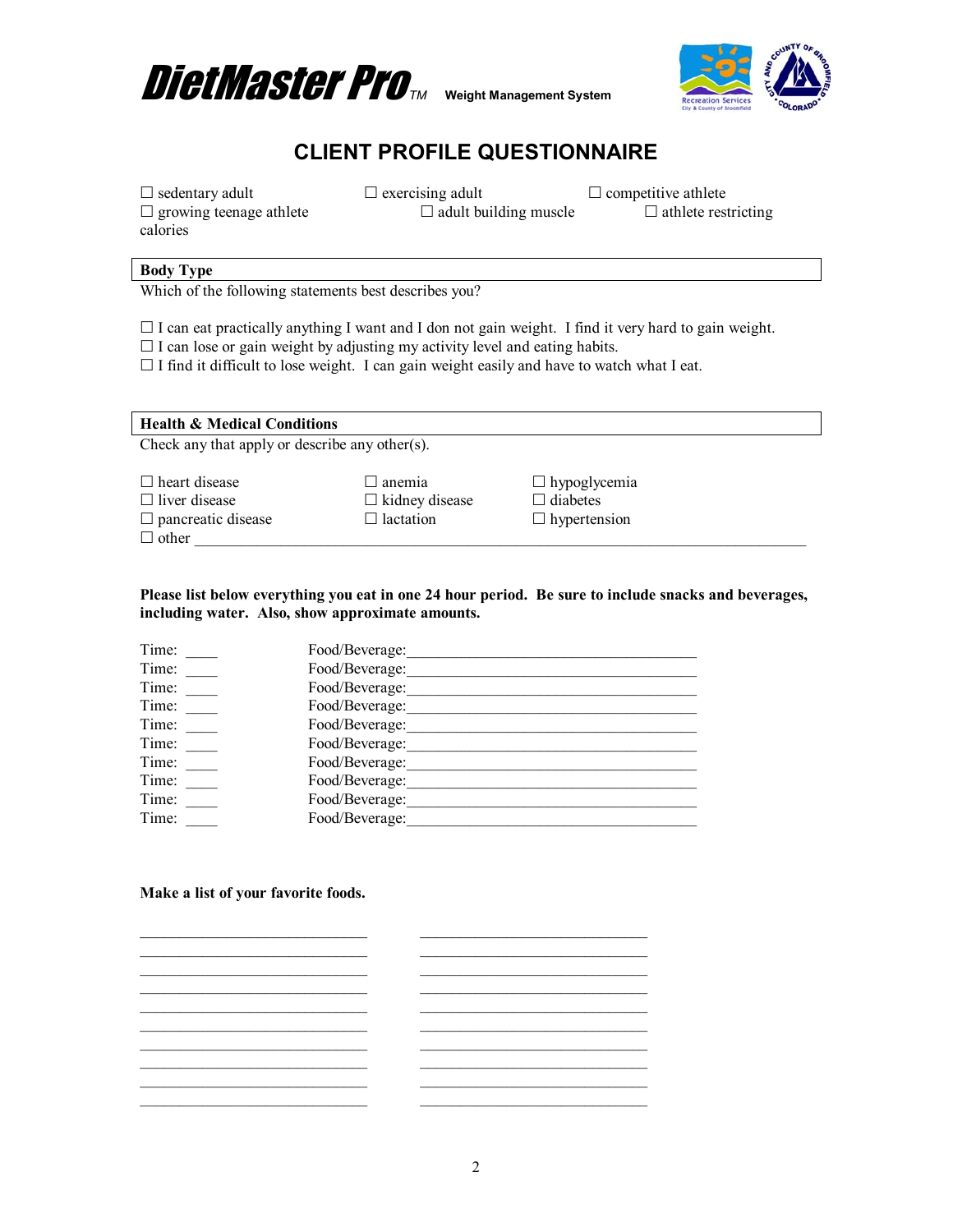



 $\frac{1}{2}$  ,  $\frac{1}{2}$  ,  $\frac{1}{2}$  ,  $\frac{1}{2}$  ,  $\frac{1}{2}$  ,  $\frac{1}{2}$  ,  $\frac{1}{2}$ \_\_\_\_\_\_\_\_\_\_\_\_\_\_\_\_\_\_\_\_\_\_\_\_\_\_\_\_\_ \_\_\_\_\_\_\_\_\_\_\_\_\_\_\_\_\_\_\_\_\_\_\_\_\_\_\_\_\_ \_\_\_\_\_\_\_\_\_\_\_\_\_\_\_\_\_\_\_\_\_\_\_\_\_\_\_\_\_ \_\_\_\_\_\_\_\_\_\_\_\_\_\_\_\_\_\_\_\_\_\_\_\_\_\_\_\_\_ \_\_\_\_\_\_\_\_\_\_\_\_\_\_\_\_\_\_\_\_\_\_\_\_\_\_\_\_\_ \_\_\_\_\_\_\_\_\_\_\_\_\_\_\_\_\_\_\_\_\_\_\_\_\_\_\_\_\_

**Make a list of foods that you dislike.** 

| What time do you normally wake up?                                                                                                                                        |        |
|---------------------------------------------------------------------------------------------------------------------------------------------------------------------------|--------|
| What time do you normally go to bed at night?                                                                                                                             |        |
| If you smoke, how many per day?<br>If you smoke, how many years have you smoked?                                                                                          |        |
| If you drink alcoholic beverages, what and how many per day?<br><u>Letting</u>                                                                                            |        |
| Are you allergic to any types or kinds of foods?                                                                                                                          |        |
|                                                                                                                                                                           |        |
| Have you ever been placed on any type of nutritional program in the past? $\square$ Yes $\square$ No<br>If yes, by whom and what did it consist of? Please explain below. |        |
| What were your results?                                                                                                                                                   |        |
| Have you ever had your body fat tested? $\Box$ Yes $\Box$ No<br>If yes, how was it tested and when?                                                                       |        |
|                                                                                                                                                                           |        |
| $\begin{tabular}{c} I, \\ \hline \textbf{WEIGHT MANAGEMENT CONSULTANT, TO DESIGN AWEIGHT MANAGEMENT PROGRAM \\ \end{tabular}$                                             |        |
| FOR ME TO ENHANCE MY HEALTH & FITNESS GOALS. I WILL FOLLOW THAT PROGRAM                                                                                                   |        |
| TO THE BEST OF MY ABILITY AND I WILL NOT HOLD __________________________________                                                                                          | OR ANY |
| ONE RELATED PERSONS OR PARTIES PERSONALLY LIABLE FOR ANY PROBLEMS,                                                                                                        |        |
| ILLNESSES OR INJURIES THAT MIGHT OCCUR DUE TO A SUDDEN CHANGE IN MY EATING                                                                                                |        |
| LICENSED DIETITIAN, NOR A MEDICAL PRACTITIONER. THIS WEIGHT MANAGEMENT                                                                                                    |        |
| PROGRAM DOES NOT REPLACE THE EXPERT ADVICE OR MEDICAL TREATMENT OF MY                                                                                                     |        |
|                                                                                                                                                                           |        |
| INFORMATION ABOUT MYSELF TO PREVENT ANY POSSIBLE COMPLICATIONS.                                                                                                           |        |
|                                                                                                                                                                           |        |
| Signature:                                                                                                                                                                | Date:  |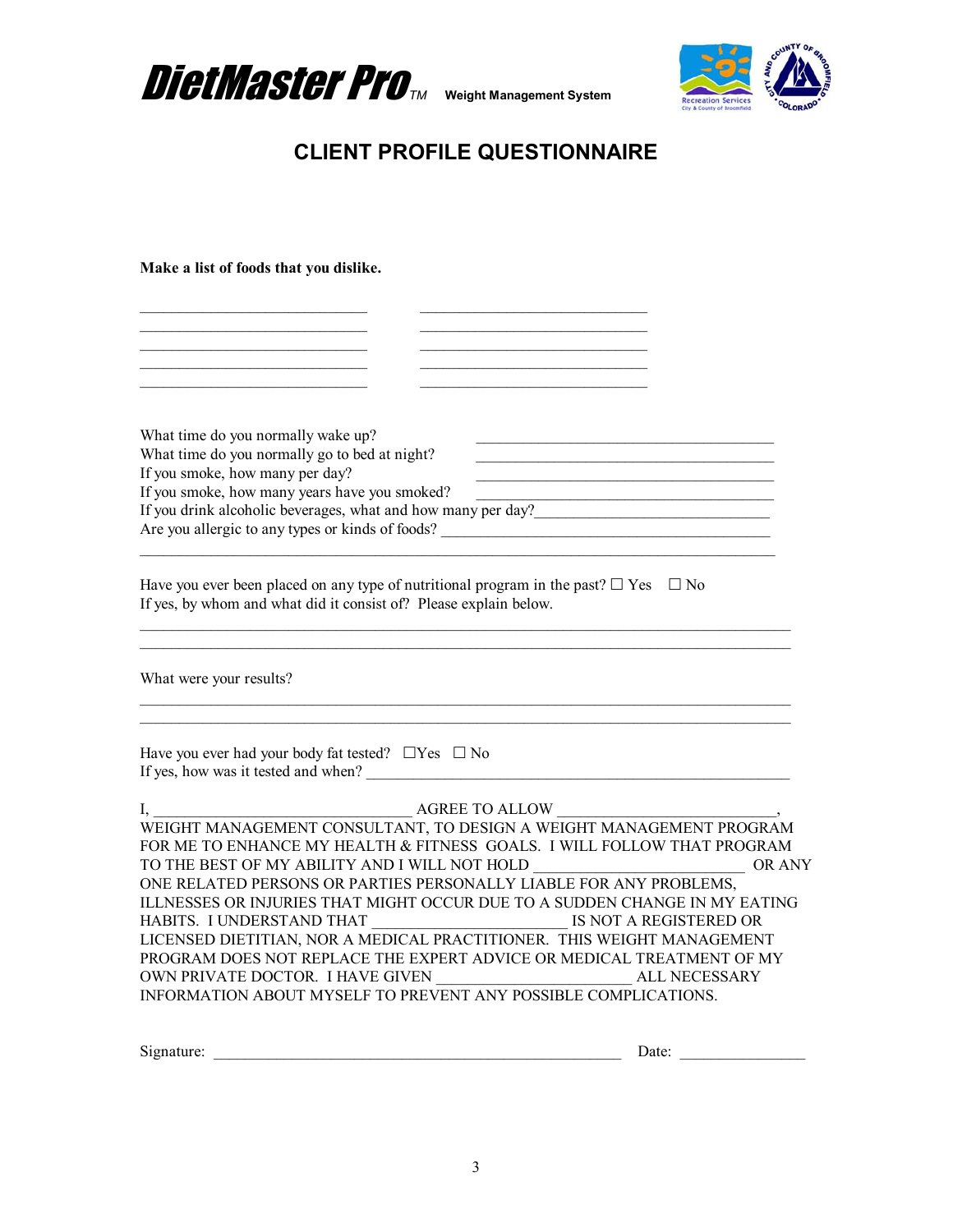



### **Sellers (Consultant) and Purchasers (Client)**

#### **Hold Harmless and Indemnification Agreement**

I, \_\_\_\_\_\_\_\_\_\_\_\_\_\_\_\_\_\_\_\_\_\_, the undersigned ("the Purchasers") hereby warrants that I will of indemnify and hold harmless

and Lifestyles Technologies, Inc., known hereafter as ("the Sellers"), and its officers, directors, agents and employees. This indemnification and hold harmless warranty extends to Sellers, individually and separately, and, the corporation's successors, and subsidiaries, as against any and all claims, demands, actions, and causes of action, including personal injury, and all other liability whatsoever, including, but not limited to, costs, attorney's fees and/or judgments which arise out of the use of the DietMaster Pro weight management program.

The undersigned, as Purchaser(s) further warrant the program is to be utilized within the State(s) of \_\_\_\_\_\_\_\_\_\_\_\_\_\_\_\_\_\_\_\_\_\_\_\_\_\_\_\_\_\_\_\_, and it will hold harmless and indemnify the Sellers corporation, its agents, directors, officers, employees and individuals named in paragraph one of this Hold Harmless and Indemnification Agreement, against any and all claims for liability and/or damages, arising from any and all violation(s) of Codes, Statutes, Licensing Procedures, Licensure Examinations and/or Registration Requirements, of such state(s), which govern the practice of dietetics and/or weight management and/or nutritional counseling and/or advise, whether known or unknown to the Purchaser(s) at the time of purchase and subsequent use with the public of the DietMaster Pro weight management software program(s). Such indemnification includes, but is not limited to costs, attorney's fees, and damages, whether or not reduced to judgment and judgments which might arise from such claims, law suits, and/or administrative filings.

The indemnification includes all costs and attorney fees incurred by the Sellers in the investigation and defense of any claim enumerated in paragraphs preceding prior to a determination of an exact date of an occurrence and/or incident and/or violation upon which such alleged claims may be based.

It is further understood and agreed by the Purchaser(s), that the consideration for this Indemnification and Hold Harmless Agreement, benefiting the Seller, its agents, directors, officers, employees and the individuals named in the paragraphs preceding is the "weight management software content of the program".

Signature of Purchaser(s), confirms that Purchaser(s) have agreed to be bound by the terms of the Indemnification and Hold Harmless Agreement and are contractually bound to indemnify the Sellers and its agents, directors, officers, employees and the individuals named in paragraphs preceding, and such obligation includes the responsibility to pay any and all costs and attorney's fees which may be incurred by the Buyer in defending its agents, directors, officers, employees and individuals named in the paragraphs preceding.

Seller's Name

**Signature** Date **Date** 

Purchaser's Name